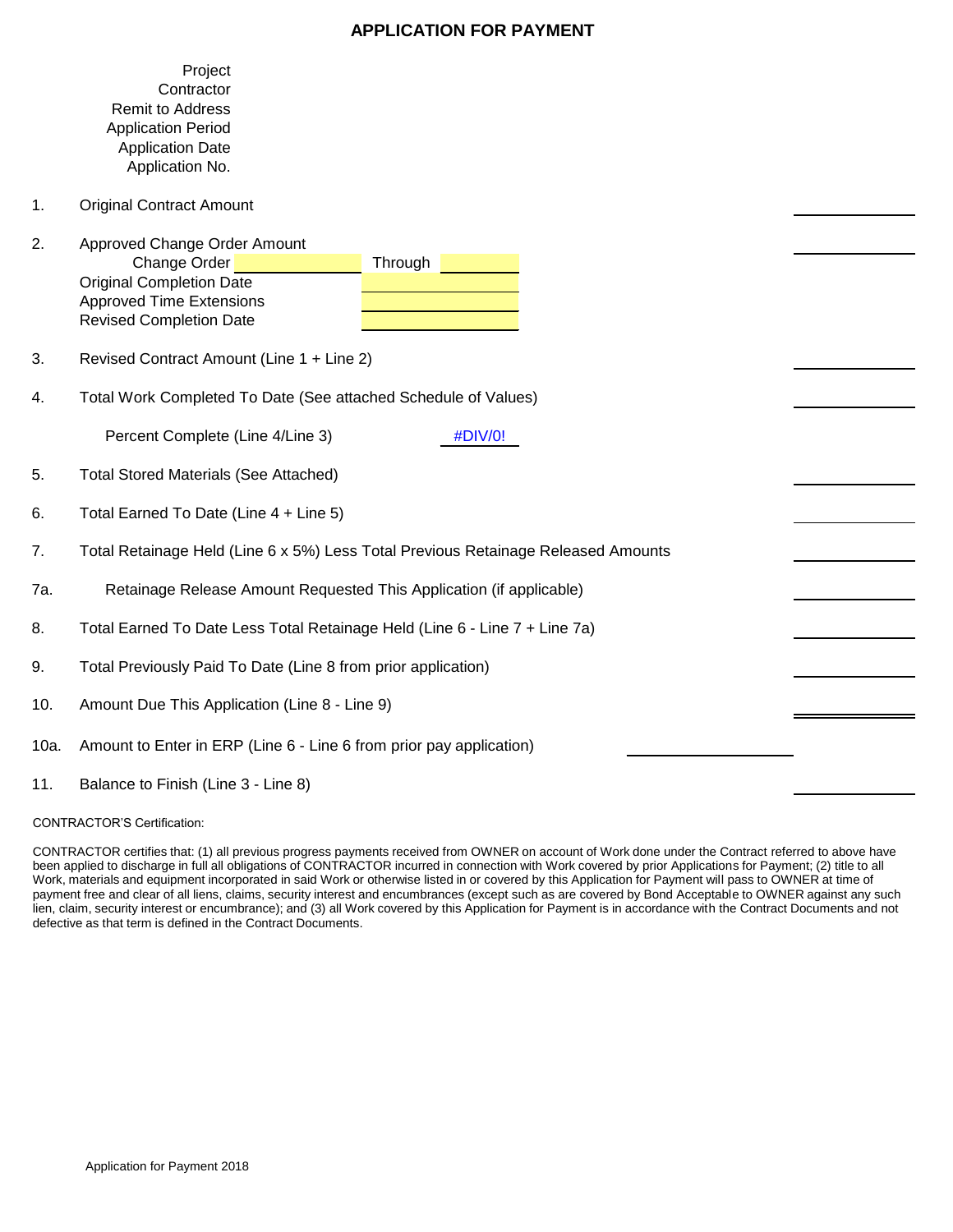# **Application For Payment Schedule Of Values - Lump Sum Contract**

# **Project Contractor Period Application No.**

|             |                                |              | <b>Previous Completed</b><br><b>Total</b><br>to Date<br><b>Value</b><br><b>This Period</b><br>% |  |  | <b>Total Completed</b><br><b>To Date</b> | <b>Balance</b> |              |
|-------------|--------------------------------|--------------|-------------------------------------------------------------------------------------------------|--|--|------------------------------------------|----------------|--------------|
| <b>Item</b> | <b>Description</b>             | <b>Value</b> |                                                                                                 |  |  | $\frac{9}{6}$<br><b>Value</b>            |                | <b>Value</b> |
|             |                                |              |                                                                                                 |  |  |                                          |                |              |
|             |                                |              |                                                                                                 |  |  |                                          |                |              |
|             |                                |              |                                                                                                 |  |  |                                          |                |              |
|             |                                |              |                                                                                                 |  |  |                                          |                |              |
|             |                                |              |                                                                                                 |  |  |                                          |                |              |
|             |                                |              |                                                                                                 |  |  |                                          |                |              |
|             |                                |              |                                                                                                 |  |  |                                          |                |              |
|             |                                |              |                                                                                                 |  |  |                                          |                |              |
|             |                                |              |                                                                                                 |  |  |                                          |                |              |
|             |                                |              |                                                                                                 |  |  |                                          |                |              |
|             |                                |              |                                                                                                 |  |  |                                          |                |              |
|             |                                |              |                                                                                                 |  |  |                                          |                |              |
|             |                                |              |                                                                                                 |  |  |                                          |                |              |
|             |                                |              |                                                                                                 |  |  |                                          |                |              |
|             | <b>Total Original Contract</b> |              | #DIV/0!                                                                                         |  |  | #DIV/0!                                  |                |              |

#### **Approved Change Orders**

| . .<br>No. | <b>Description</b>         |         |  |         |  |
|------------|----------------------------|---------|--|---------|--|
|            |                            |         |  |         |  |
|            |                            |         |  |         |  |
|            |                            |         |  |         |  |
|            |                            |         |  |         |  |
|            |                            |         |  |         |  |
|            |                            |         |  |         |  |
|            | <b>Total Change Orders</b> | #DIV/0! |  | #DIV/0! |  |

| Grand<br>Total | <u>וס/עורי:</u><br>. |  | $+$ NN $H$<br>Ðľ |  |
|----------------|----------------------|--|------------------|--|
|                |                      |  |                  |  |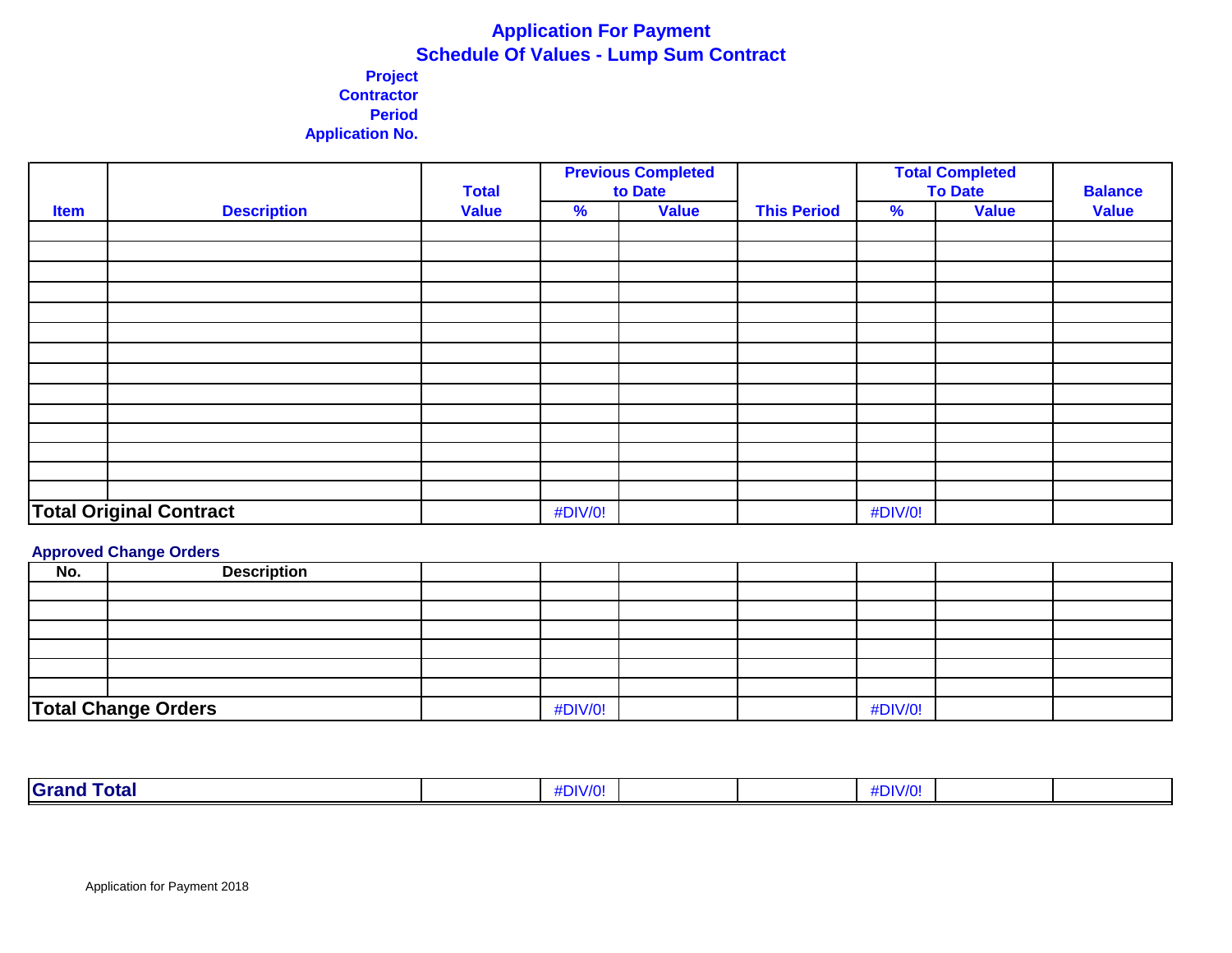# **Application For Payment Schedule Of Values - Unit Price Contract**

**Project Contractor Period Application No.**

|                 | <b>SCHEDULE QUANTITY</b><br><b>TOTAL QUANTITIES</b> |                   |  |              |              |                   |             | <b>TOTAL</b> | $\%$                                                | <b>BALANCE</b> |                             |               |
|-----------------|-----------------------------------------------------|-------------------|--|--------------|--------------|-------------------|-------------|--------------|-----------------------------------------------------|----------------|-----------------------------|---------------|
| <b>ITEM</b>     |                                                     | <b>BID</b>        |  | <b>UNIT</b>  | <b>BID</b>   | <b>PREVIOUSLY</b> | <b>THIS</b> | <b>TOTAL</b> | <b>TOTAL AMOUNT</b>                                 | <b>AMOUNT</b>  |                             | <b>TO</b>     |
| NO.             | <b>DESCRIPTION OF ITEM</b>                          | <b>QUANT UNIT</b> |  | <b>PRICE</b> | <b>VALUE</b> | <b>REPORTED</b>   |             |              | <b>PERIOD COMPLETED DUE THIS PERIOD DUE TO DATE</b> |                |                             | <b>FINISH</b> |
|                 |                                                     |                   |  |              |              |                   |             |              |                                                     |                | #DIV/0!                     |               |
| C               |                                                     |                   |  |              |              |                   |             |              |                                                     |                | #DIV/0!                     |               |
| $\mathbf{3}$    |                                                     |                   |  |              |              |                   |             |              |                                                     |                | #DIV/0!                     |               |
|                 |                                                     |                   |  |              |              |                   |             |              |                                                     |                | #DIV/0!                     |               |
| 5               |                                                     |                   |  |              |              |                   |             |              |                                                     |                | #DIV/0!                     |               |
| 6               |                                                     |                   |  |              |              |                   |             |              |                                                     |                | #DIV/0!                     |               |
|                 |                                                     |                   |  |              |              |                   |             |              |                                                     |                | #DIV/0!                     |               |
| 8 <sup>1</sup>  |                                                     |                   |  |              |              |                   |             |              |                                                     |                | $\overline{\text{HDIV}}$ 0! |               |
| 9               |                                                     |                   |  |              |              |                   |             |              |                                                     |                | #DIV/0!                     |               |
| 10 <sub>l</sub> |                                                     |                   |  |              |              |                   |             |              |                                                     |                | #DIV/0!                     |               |
| 11              |                                                     |                   |  |              |              |                   |             |              |                                                     |                | #DIV/0!                     |               |
| 12              |                                                     |                   |  |              |              |                   |             |              |                                                     |                | #DIV/0!                     |               |
| 13              |                                                     |                   |  |              |              |                   |             |              |                                                     |                | #DIV/0!                     |               |
| 14 <sub>l</sub> |                                                     |                   |  |              |              |                   |             |              |                                                     |                | #DIV/0!                     |               |
|                 | <b>Total Original Contract</b>                      |                   |  |              |              |                   |             |              |                                                     |                | #DIV/0!                     |               |

# **Approved Change Orders**

| <b>Description</b> |                            |  |  |  |  |                                                                |
|--------------------|----------------------------|--|--|--|--|----------------------------------------------------------------|
|                    |                            |  |  |  |  |                                                                |
|                    |                            |  |  |  |  |                                                                |
|                    |                            |  |  |  |  |                                                                |
|                    |                            |  |  |  |  |                                                                |
|                    |                            |  |  |  |  |                                                                |
|                    |                            |  |  |  |  |                                                                |
|                    | <b>Total Change Orders</b> |  |  |  |  | #DIV/0!<br>#DIV/0!<br>#DIV/0!<br>#DIV/0!<br>#DIV/0!<br>#DIV/0! |

| <b>FRACT</b><br><b>TOTAL</b><br>.<br>.on |  |  |  |  | #DIV/0! |  |
|------------------------------------------|--|--|--|--|---------|--|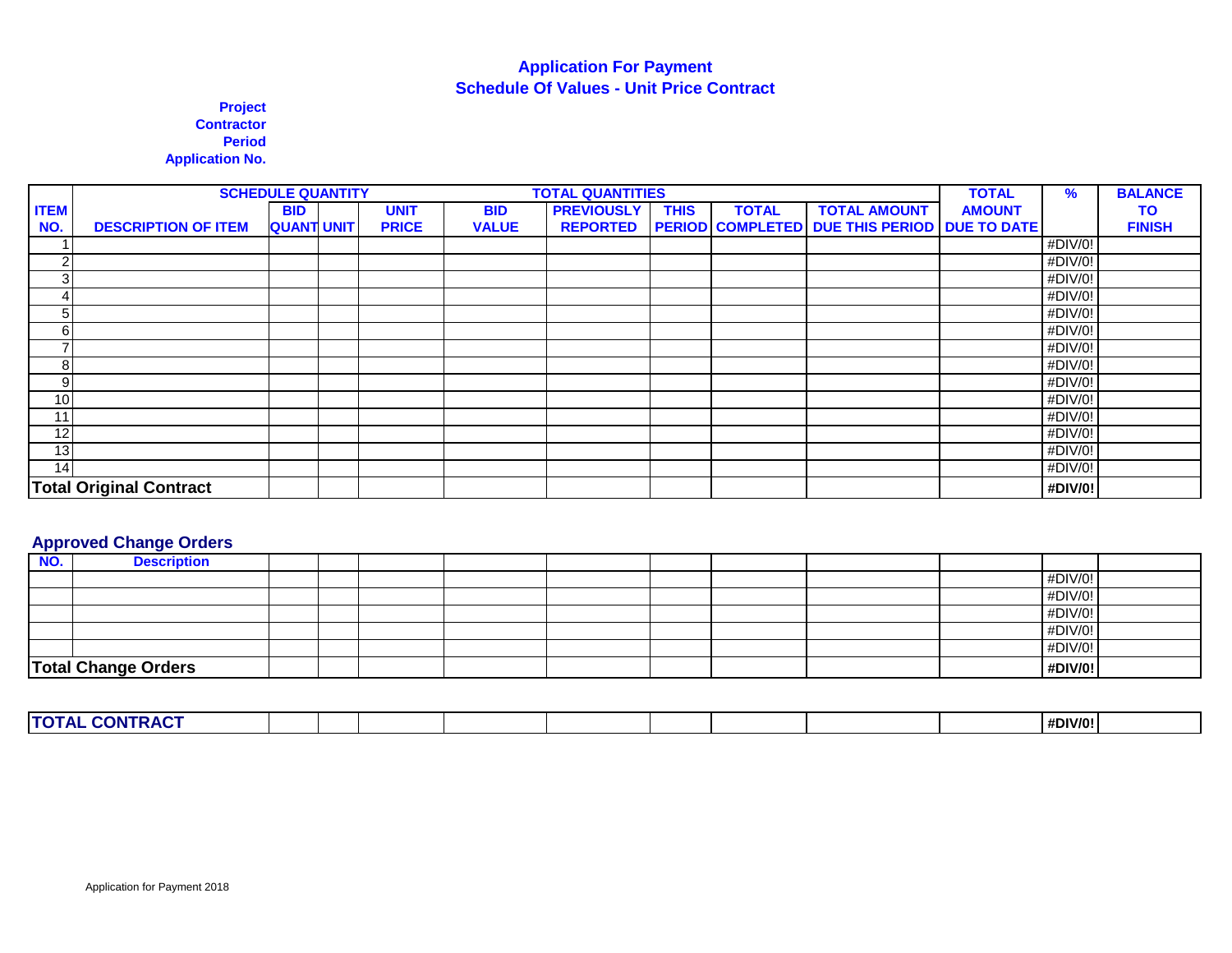# **Application For Payment Stored Materials**

**Project 0 Contractor 0 Period 0 Application No. 0**

|               |               |                    |                 |                       | <b>Installed</b> |               | <b>Stored</b> | Invoice **       |
|---------------|---------------|--------------------|-----------------|-----------------------|------------------|---------------|---------------|------------------|
| Item No.*     | <b>Vendor</b> | <b>Invoice No.</b> | <b>Material</b> | <b>Original Value</b> | Value            | $\frac{9}{6}$ | <b>Value</b>  | <b>Submitted</b> |
|               |               |                    |                 |                       |                  |               |               |                  |
|               |               |                    |                 |                       |                  |               |               |                  |
|               |               |                    |                 |                       |                  |               |               |                  |
|               |               |                    |                 |                       |                  |               |               |                  |
|               |               |                    |                 |                       |                  |               |               |                  |
|               |               |                    |                 |                       |                  |               |               |                  |
|               |               |                    |                 |                       |                  |               |               |                  |
|               |               |                    |                 |                       |                  |               |               |                  |
|               |               |                    |                 |                       |                  |               |               |                  |
|               |               |                    |                 |                       |                  |               |               |                  |
|               |               |                    |                 |                       |                  |               |               |                  |
|               |               |                    |                 |                       |                  |               |               |                  |
|               |               |                    |                 |                       |                  |               |               |                  |
|               |               |                    |                 |                       |                  |               |               |                  |
|               |               |                    |                 |                       |                  |               |               |                  |
|               |               |                    |                 |                       |                  |               |               |                  |
|               |               |                    |                 |                       |                  |               |               |                  |
|               |               |                    |                 |                       |                  |               |               |                  |
|               |               |                    |                 |                       |                  |               |               |                  |
|               |               |                    |                 |                       |                  |               |               |                  |
|               |               |                    |                 |                       |                  |               |               |                  |
|               |               |                    |                 |                       |                  |               |               |                  |
|               |               |                    |                 |                       |                  |               |               |                  |
|               |               |                    |                 |                       |                  |               |               |                  |
|               |               |                    |                 |                       |                  |               |               |                  |
| <b>Totals</b> |               |                    |                 | \$0.00                | \$0.00           |               | \$0.00        |                  |

**\*Should match line item on Application For Payment Schedule of Values** 

**\*\*Represents the Application For Payment number when first submitted**